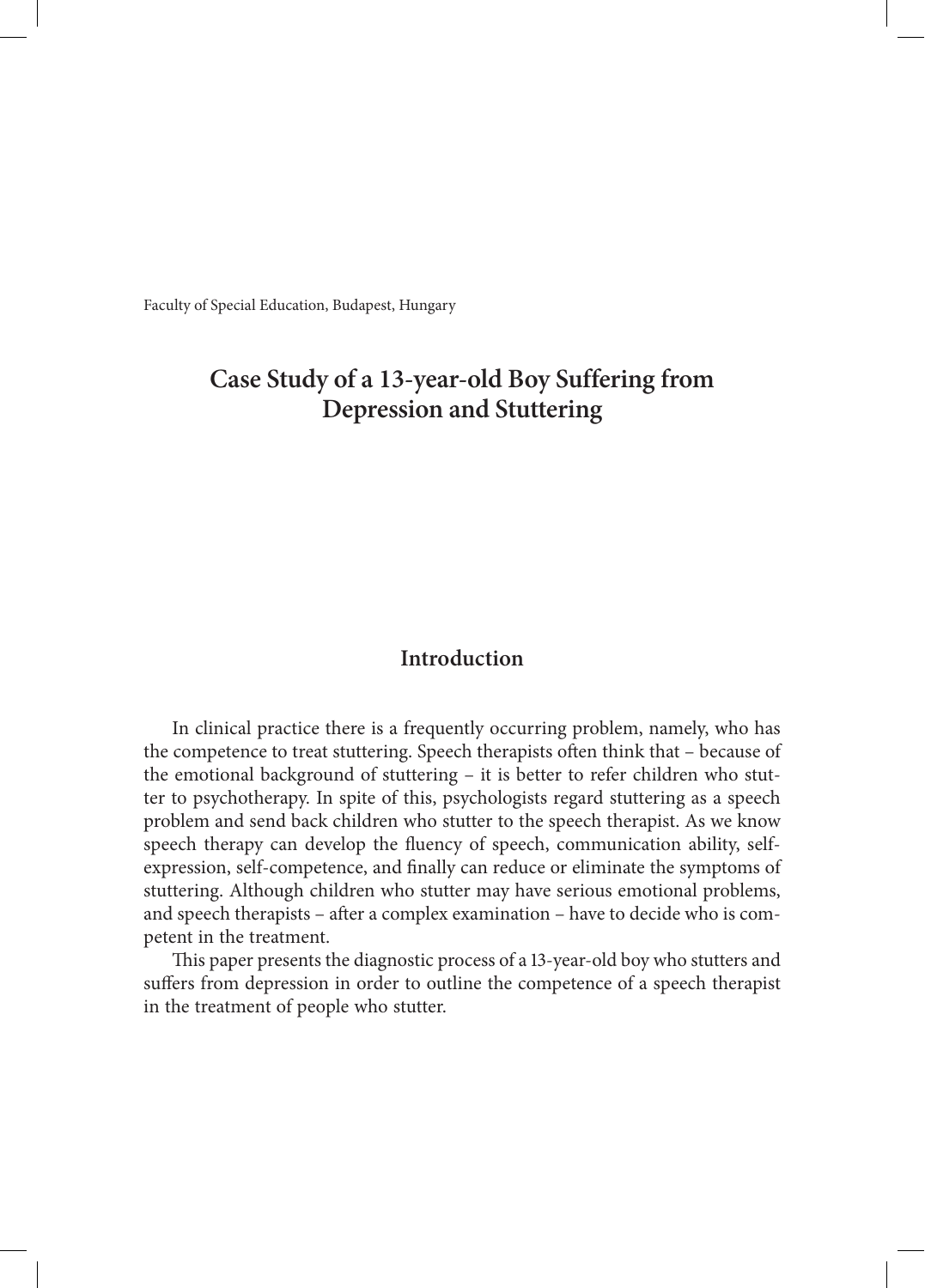### **Childhood depression**

Depression affects people of all ages, including children and young people. Depression among school-aged children is becoming increasingly commonplace. Children and adolescents with major depressive disorder are much more likely to commit suicide. Depression in school-aged children is real and it is a serious problem that all too often goes unnoticed. The most common symptoms of depression are feeling worthless, anxious, empty, irritated, hopeless, loss of interest in activities, hobbies, or relationships, reduced pleasure in daily activities, inability to enjoy activities which used to be the sources of pleasure, change in appetite, persistent difficulty in falling asleep or staying asleep, difficulty in concentrating or making decisions.

Sigmund Freud suggests that depression also involves guilt and self-criticism, which can be related to loss during childhood. Anger or hostility may be directed at parents if they do not give the child the love and warmth that is needed for healthy development. However, these destructive feelings are turned inwards and the child blames itself for the loss, which leads to guilt and self-criticism<sup>1</sup>.

Rene Spitz observed that infants separated from their caregivers for a long period exhibit developmental delays, depression and withdrawn affects, and unresponsiveness toward hospital caregivers<sup>2</sup>. According to John Bowlby the human infant has a need for a secure relationship with adult caregivers, without which normal social and emotional development will not occur. Parental behaviour lead to the development of patterns which will guide the individual in later relationships<sup>3</sup>.

# **The role of separation in the etiology of stuttering**

Sara Klaniczay observed the mothers' report of children who stutter and found that among 80 children who stutter 39 were separated from their mother before the onset of stuttering. In a high percentage of cases a lengthy separation from mother preceded the development of the disorder. The child either having gone on holiday or into hospital without his mother, or mother having left home. In her view frustration of the child's need to cling is fundamental to the formation of stuttering<sup>4</sup>.

<sup>&</sup>lt;sup>1</sup> S. FREUD: Mourning and Melancholia. "The Standard Edition of the Complete Psychological Works of Sigmund Freud" 1957, Vol. 14, s. 1914–1916.

<sup>2</sup> R. Spitz: *Hospitalism: An inquiry into the genesis of psychiatric conditions in early childhood*. "Psychoanalytic Study of the Child" 1945, Vol. 1, 53–74.

<sup>3</sup> J. Bowlby: *Attachment and Loss.* New York, Basic Books 2 1969.

<sup>4</sup> S. Klaniczay: *On Childhood Stuttering and the Theory of Clinging*. "Journal of Child Psychotherapy" 2000, Vol. 26 (1), s. 97–115.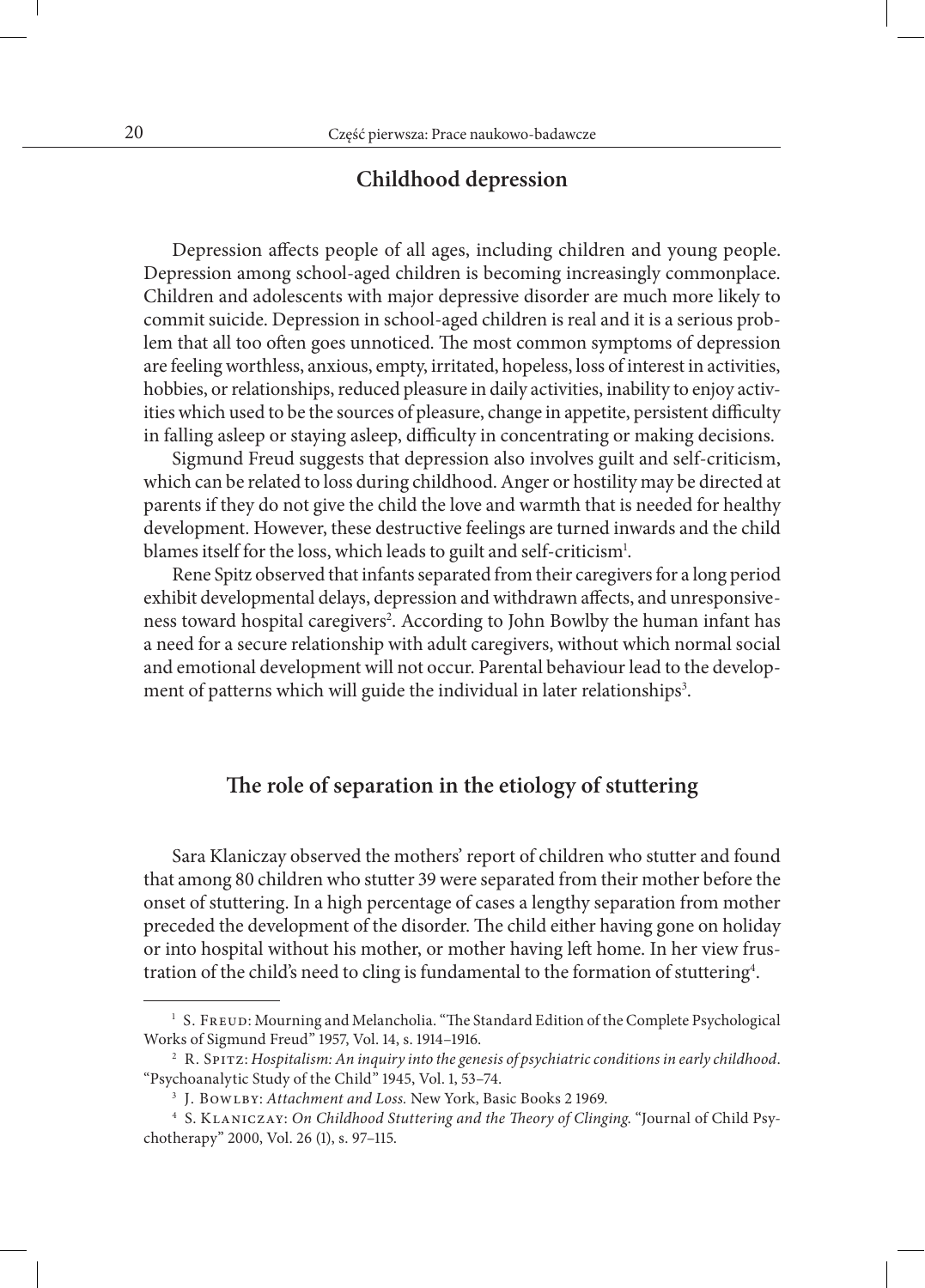Gertrude Wyatt says that the speech development can be successful only if the relationship between mother and child is uninterrupted. Absence of such relationship may produce a crisis of speech development.

The kind of the anxiety she observed in young stuttering children may best be described as a fear of losing immediate access to and close contact with the mother or as an intensive longing to be closer to her<sup>5</sup>.

Peter Glauber wrote extensively about stuttering as a defensive reaction to the trauma of the child's feelings of separation from mother. In his experience, the predominant cause of stuttering is separation anxiety, but especially in the context of the fantasy of the mother-child symbiosis<sup>6</sup>.

Margaret Wilkinson argues that early symbiotic fusion needs in conflict with the need to separate produce stuttering. She suggests that one of her patient's stutter was symptomatic of him getting 'stuck' in the processes of separation because of his need to remain fused with mother<sup>7</sup>.

Winslow Hunt describes the central conflict within the stutterer's personality to be "between the wish to be in harmony with the mother and the wish to become his own independent self"<sup>8</sup>.

As we know, that early experiences in childhood have an important influence on development and behavior in later life. I think that children, who endured early separation, are more sensitive to the later separation, and become independent more difficultly.

### **Case study**

A 13-year-old boy was referred to speech therapy because of his stuttering. He started to stutter when he was three years old and that time he also had bedwetting problem.

In the early period during his diagnostic process it turned out that he had serious emotional problems. He was often moody and sad without any reason. Sometimes he became irritable and withdrew from social situations. At that time he lost his interest in school and was thinking about committing suicide. I used

<sup>5</sup> G.L. Wyatt: *Language Learning and Communication Disorders in Children*. New York, The Free Press 1969.

<sup>6</sup> I.P. Glauber: *The psychoanalysis of Stuttering. Stuttering*. In: *Symposium*. Ed. J. Eisenson. New York, Harper and Brothers 1958.

<sup>7</sup> M. Wilkinson: *His mother-tongue: from stuttering to separation, a case history*. "Journal of Analytical Psychology" 2001, Vol. 46, s. 257–273.

<sup>8</sup> W.R. Hunt: *The psychology of stuttering; the insights of I.P. Glauber*. "Contemporary Psychoanalysis" 1984, Vol. 20, s. 464–470.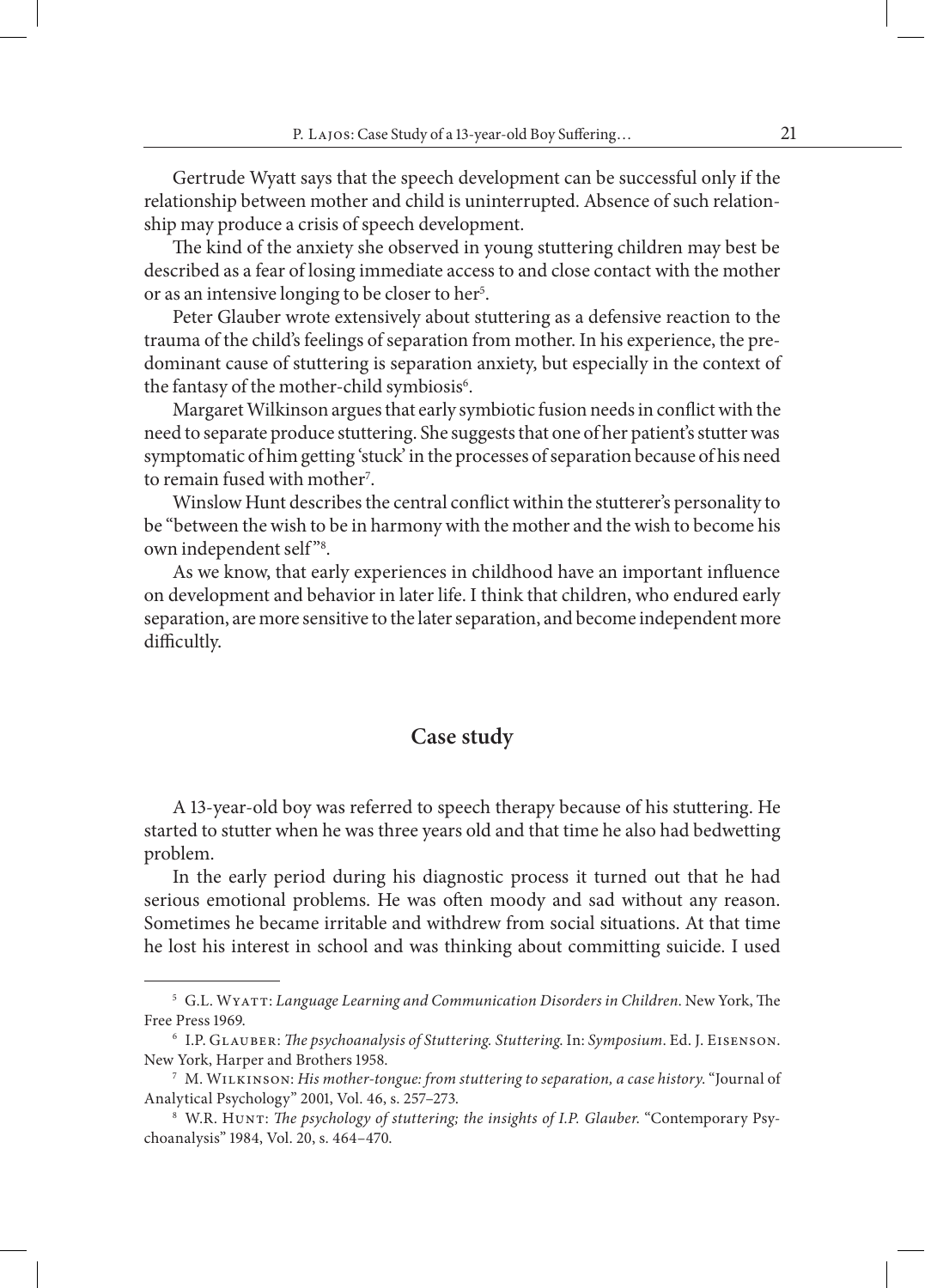different methods during his examination: "first interview", "mother report", "drawings", "Rorschach test"9 and explore his intention of suicide.

#### **First interview**

What we call it first interview is when we first see the patient to obtain the basic information about his problem.

The grandparents called me because of their grandson's stuttering. The mother and her son come to our first appointment. The boy is tall and thin. Moody, not happy. He seems older than his age. He speaks very low. The mother, appeared to be about 30 years old. She was an average woman, long, brown hair, big brown eyes, smiling face. She says that the teacher complains about her son, who has behavioral problems in school. He is not able to control his strong emotions. He is often angry, because his classmates tease him. She adds that, he is often moody and sad. She feels that he has affinity to depression. She tells an incident when strange boys attacked her son while he was walking in the street on his way to the video shop. They teased him, got around him and when he tried to run away (escape), they tripped him up, he stumbled and hurt his knees. He did not know those guys in person, just somebody by sight. This case shocked him very much, and since them he has become more introverted and started to think about committing suicide. He told it first to his teacher in the school, who called his parents, but they did not attach great importance to this and did not ask for help.

Aaron thinks that the source of his problems, that when his classmates make him angry, he can not control his emotions. The teacher notices, when he starts to hit them, and she punishes him. I did not perceive his stuttering as being very strong during our conversation, just only a few blocks interrupted his speech.

#### **Mother report**

The next time I met the mother to obtain data about her child development.

From the history the following details are important. The mother was comparatively young when she became pregnant, she was 21 years old. The pregnancy and birth were normal. Aaron was breast-fed for 6 months, was walking at 9 months and was toilet trained by 3 years. It was interesting, that the mother did not remember his speech development. He did not fit in the nursery school, but later he managed adapt to it. He was lonely in the school and did not have any friends. He began to stutter at 3 years old and he had bed-wetting problems, when he was 4 years old.

<sup>9</sup> H. Rorschach: *Psychodiagnostics: A Diagnostic Test Based on Perception*. Cambridge, MA Hogrefe Publishing Corp. 1998.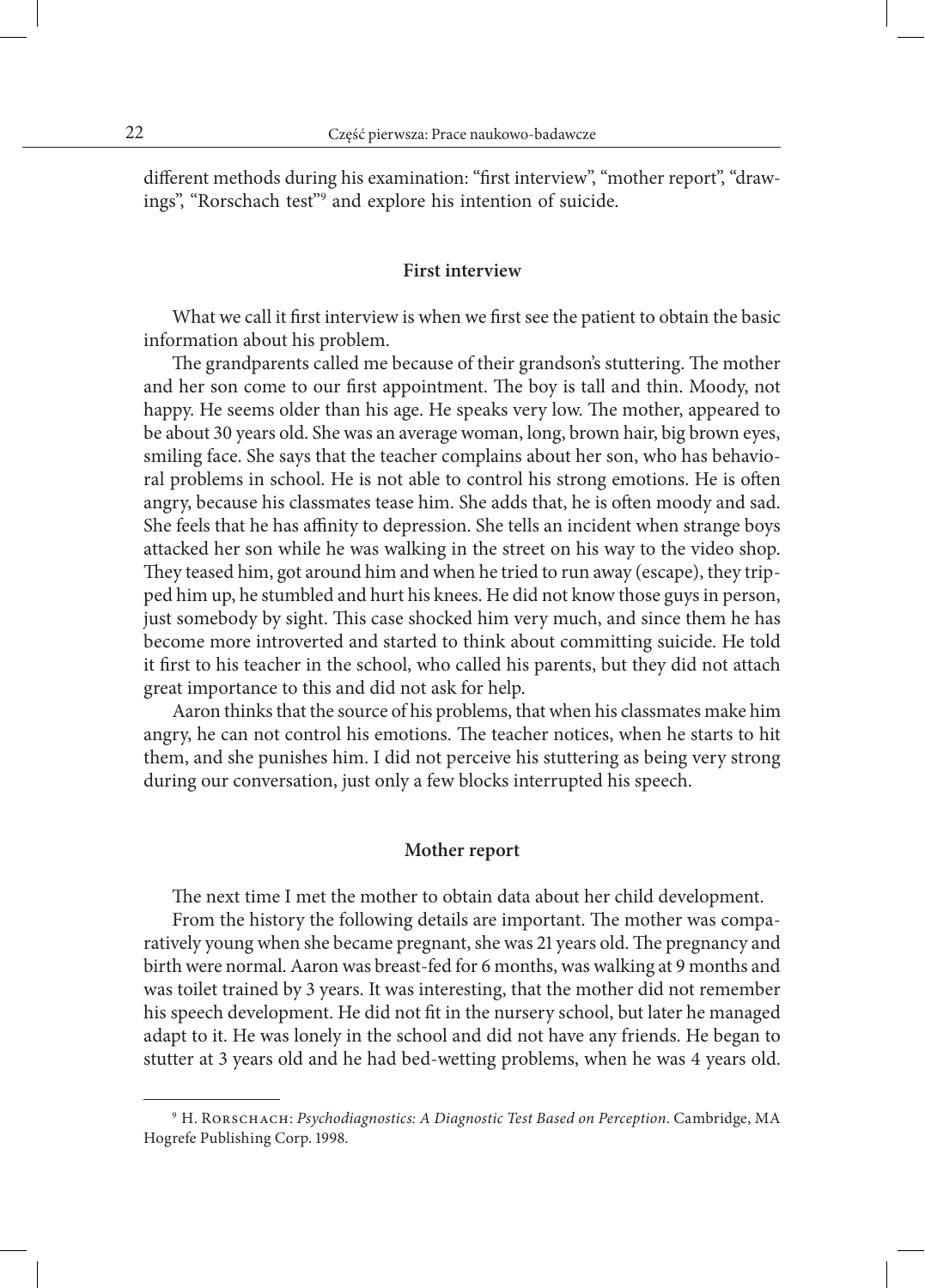He has got 2 brothers Mike and Adam. Mike is 12 and Adam is 7 years old. When his brother was born he was only 1 year old, and the birth of Mike was a shock for him. When Mike was born, his mother went unexpectedly to a hospital. His father was very busy with his work and left the child in the care of grandparents in their house so the grandparents took care of him. Grandmother did not allow him to be taken to the hospital because it would disturb him. He changed very much, when they took him finally and rejected his mother. It was a traumatic experience for him, because he was to young to be separeted from his mother for a long period.

#### **Drawings**

I used different drawing test in the next period of the diagnostic process.

#### **Draw the Person – House – Tree Technique**

The house-tree-person test (HTP) is a projective personality test, a type of exam in which the test taker responds to or provides ambiguous, abstract, or unstructured stimuli (often in the form of pictures or drawings). In the HTP, the test taker is asked to draw houses, trees, and persons, and these drawings provide a measure of self-perceptions and attitudes. As with other projective tests, it has flexible and subjective administration and interpretation.

**Draw the Person**. He draws the figure of the person with a suitable size. The figure is not too small and not too big according to the size of the paper. He placed it in the center of the page. The lines are entangled. He draws the shape of the figure, especially the head with more than one line. It is not looking for eye contact. It seems that the figure makes a vague step with his left foot.



Figure 1. Aaron's man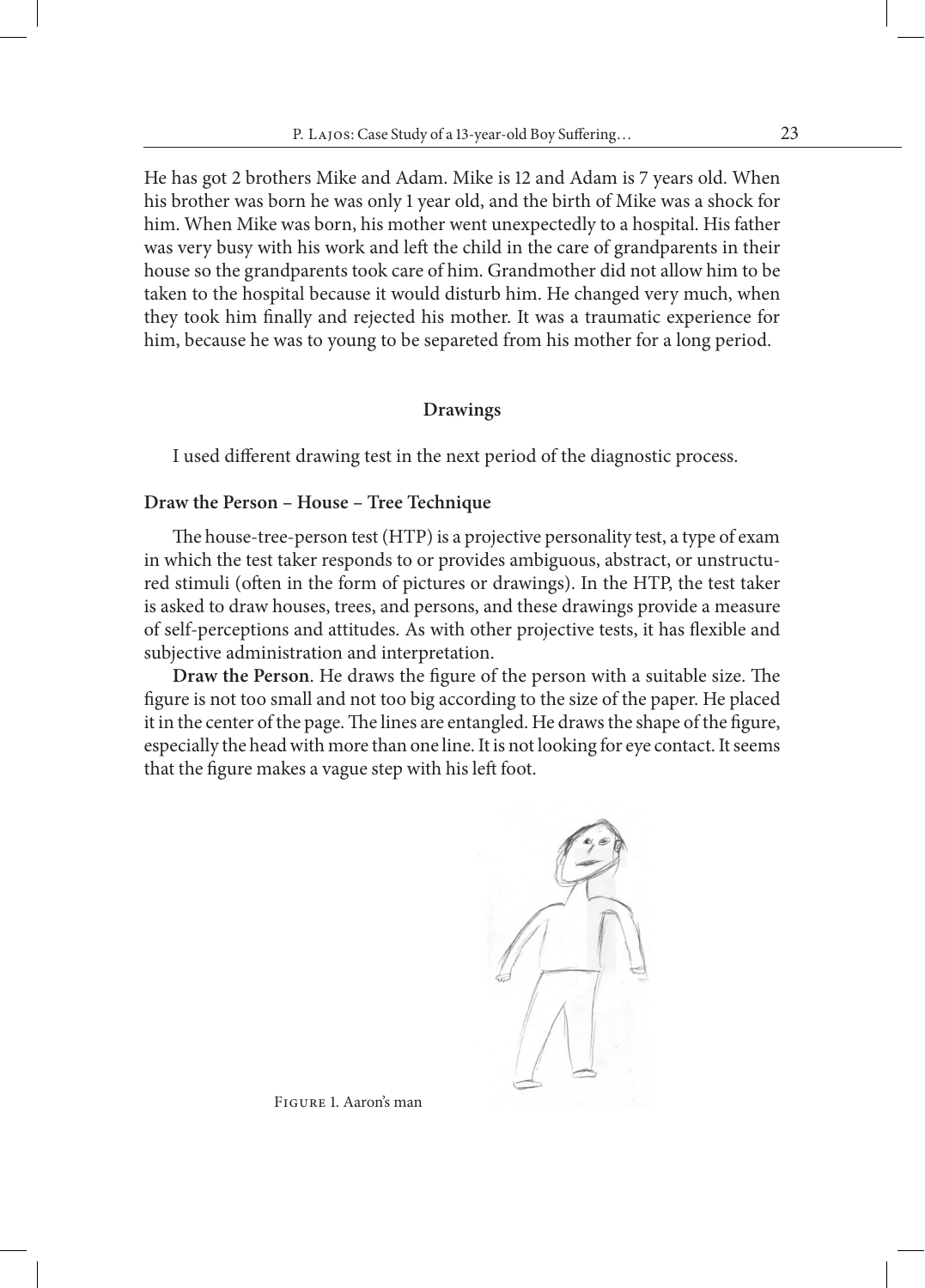**Draw the House.** The drawing of the house is schematic. The lines are also entangled. The house is not symmetrical.



**Draw a Tree**. The shape of the tree is also schematic. The proportion of the branches and the trunk is suitable, but the branches seems more dominant than the trunk. The roots, which symbolize the past, are not visible, but this is customary in children, because they are concerned about the present. The lines of the branches, which symbolize the relation to people, are entangled.



Figure 3. Aaron's tree

#### **Family Drawing**

The drawing of the family always gives interesting information about the relationships in the family. They represent unconscious desires and fantasies of the person who draws them. In the picture (from left to right): Mike, his mother, Adam, father and him. He draws himself on the picture at the last one, but his shape is the largest one. His two brothers stand next to their mother and he stands next to his father.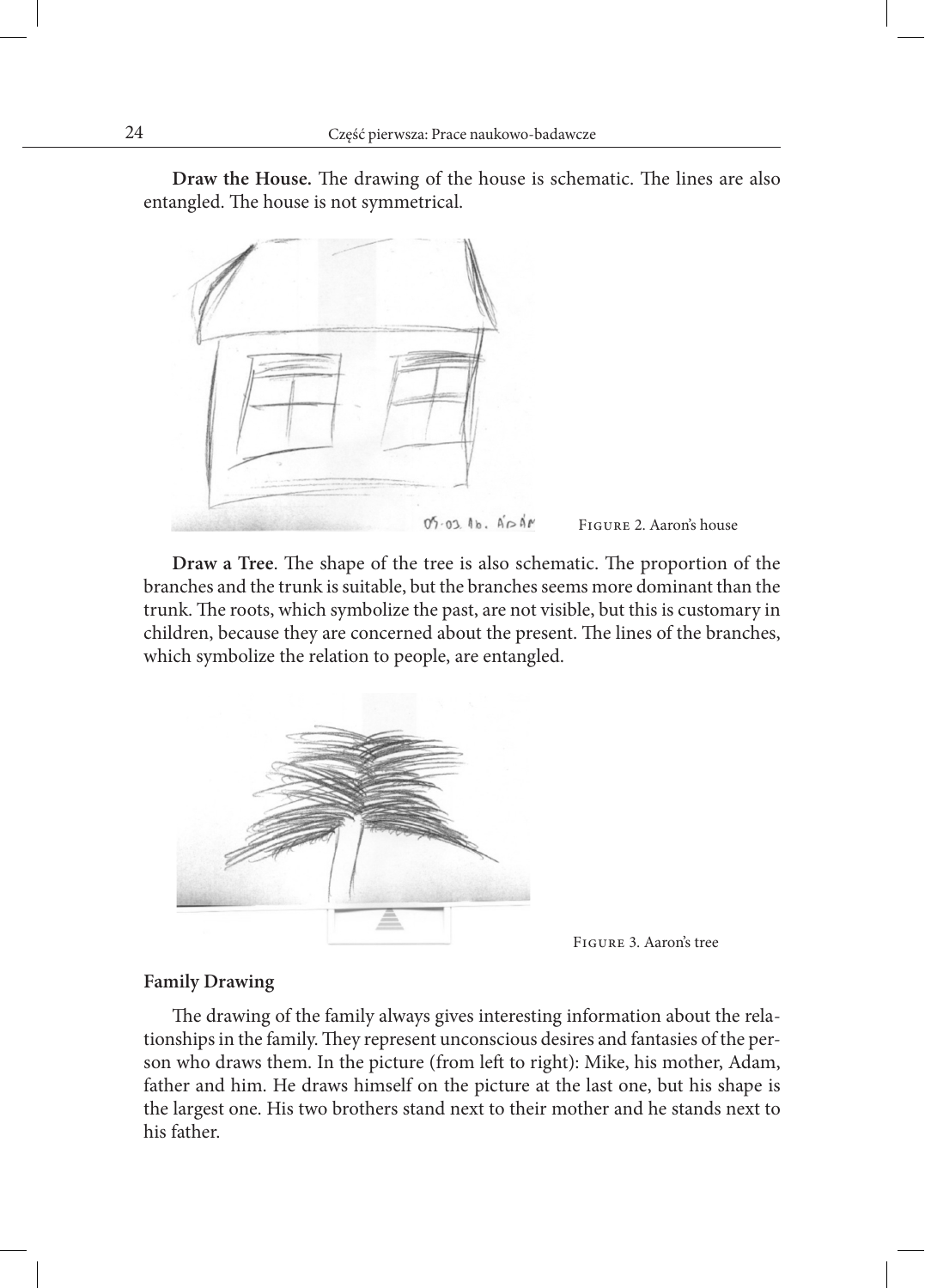

Figure 4. Aaron's family

#### **Fantasy Family**

This is his "fantasy family" drawing. The task is: to transform his family into anything he wishes. In his "fantasy family" his father is a house. The house is a home. The house symbolizes a feeling of safety. His mother has become a heart. The heart is the symbol of the affection. Mike is an pinball machine, because he is a winner. It symbolizes his feeling that his parents prefer Mike over him. Adam is a mouse, because he is the youngest one, and less brave than his brothers. Aaron has become a TV box, because he likes watching TV.



Figure 5. Aaron's fantasy family

#### **Kinetic Family**

I have found that asking children to draw their family during action is very informative. This type of the family drawings manifests the togetherness of the family. For example, if the family members act together it can express their solidarity feelings for each other. In his "kinetic family": his mother washes up the dishes (left upper). Father digs a garden. His two brothers watch TV. He separately watches TV in his own room.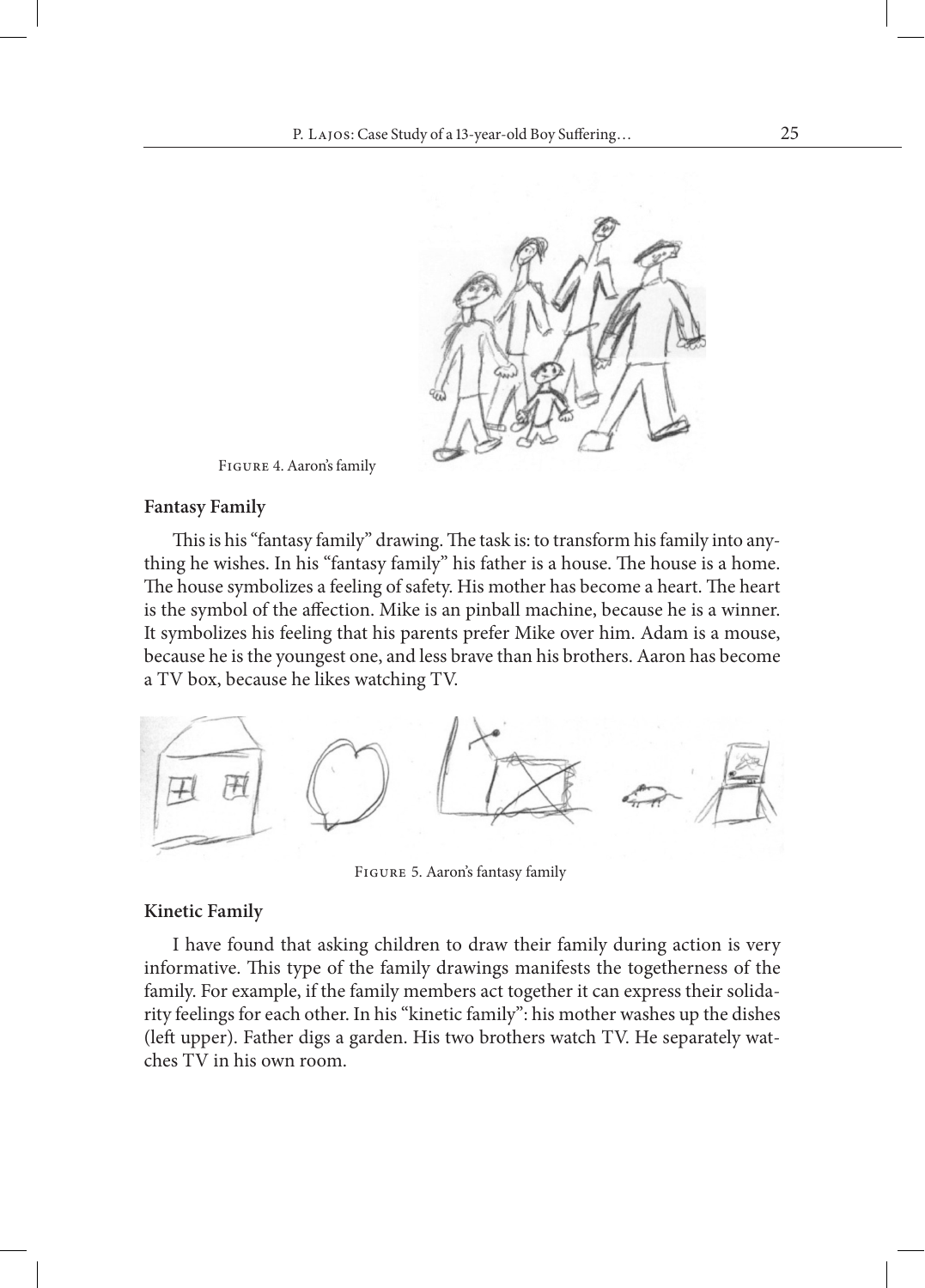

Figure 6. Aaron's kinetic family

### **Mother – Child**

The task is: to draw a mother with her child. This drawing points out the characteristic of the relationship between mother and her child. In the picture they reach for each other but they are not attained each other.

Figure 7. Aaron's mother – child drawing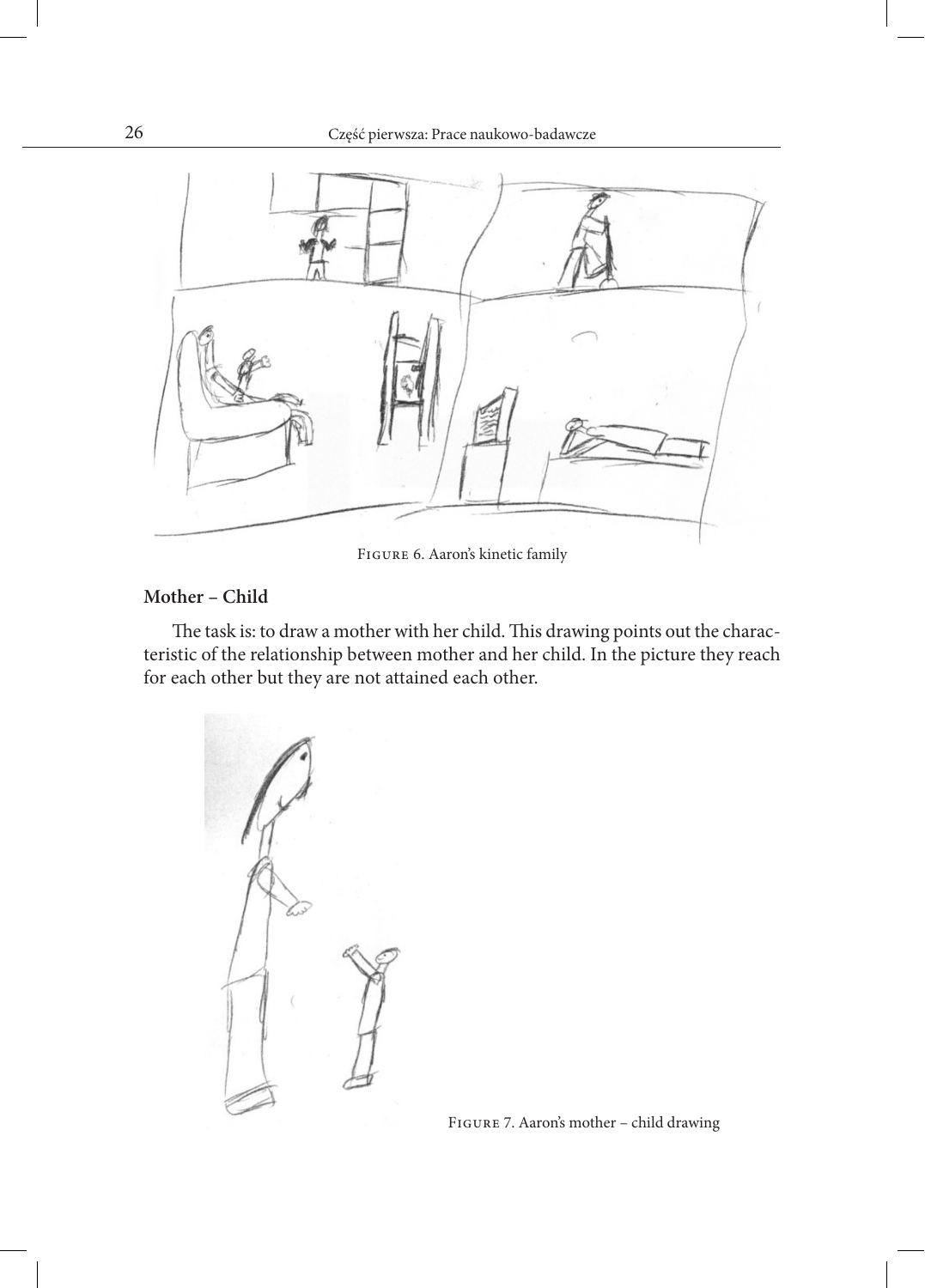# **Rorschach test10**

**Next session we made the Rorschach test**. The Rorschach test was developed by the Swiss psychiatrist Hermann Rorschach. The test consists of 10 cards, which are actually symmetrical ink blots. Some are black and white and some are colored. In theory the respondent will project his motives into the descriptions he provides of the inkblot. The responses are scored on three major features:

- We call the first one: The location. In this viewpoint we observe whether the response involves the entire inkblot or some part of it. The location of the responses shows, how the individual can adapt to the world. For example, if the person refers to the whole stimulus it means, that person is able to look at the world from a perspective but keeps a distance from the reality. If the person refers to the part of the inkblot it may mean that he is closer to the real life, but gets lost in the details.
- The second one is: Determinants. In this viewpoint we observe whether the subject responds to the shape of the blot, it's color, or differences in texture and shading. The determinants show the sociability and the anxiety of the person. For example the introversive persons ascribe more moves to the inkblot than extroverted ones. The anxious persons' answers the shading of the blots are determinate, not though their contour.
- The content of the response. In this viewpoint we observe what the response represents. This is the symbolic meaning of the responses. Rorschach validated method of diagnosing anxiety and hostility from the content of a subject's responses to the ink blots. For example hostility and anxiety is revealed by such responses as "gun" and "blood" and other explicit expressions or cultural symbolisms of this emotions. The blots are differentiated from each other. Each blot can signal specific meaning. For example there are "mother" and "father" blots. We observe how the subject responses refers to the hidden meaning of the blot. Aaron's Rorschach test results from the various analyzing viewpoints:
- According to the location of his responses he can adapt to the world and he is close to the real life.
- The determinants show, that he is more introverted and he is full of a fear and anxiety.
- Anxiety and hostility appeared in the content of his responses to the ink blots. Hostility is revealed by such responses as "dagger". Anxiety is revealed by such responses as "blood". In his responses to the "mother blot" appeared his ambivalent relationship to his mother. According to my explanation: he seems not to be able to separate from his mother and this is the reason of his anxiety, which he tries to eliminate it with his aggression. In his response of the VIIIth blot describes his problem to separate from their parents. He says: "Two pumas, one

<sup>&</sup>lt;sup>10</sup> Н. RORSCHACH: Psychodiagnostics: A Diagnostic Test Based on Perception...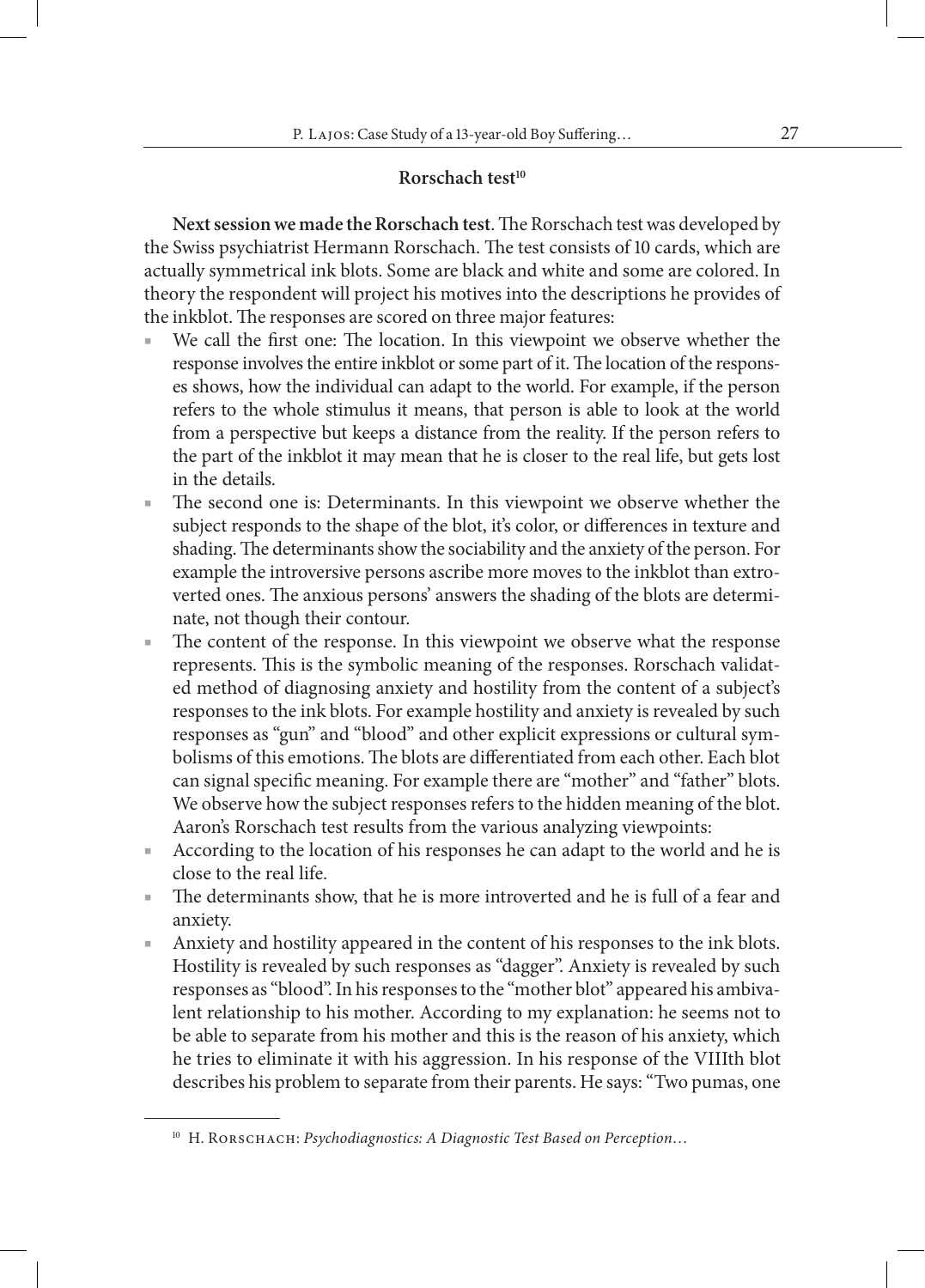on the right, one on and the left side of the page, compress the butterfly with their hind legs, prevented him going away".



Figure 8. The VIIIth blot of the Rorschach Test

#### **Exploration of suicidal thoughts**

I devoted one session to the exploration of his suicidal thoughts. I wanted to know how realistic his intention to commit suicide was. The dialogue between us was the following.

**Since when have you had thoughts like this? Where would you commit suicide?** My suicidal thoughts started on the middle of January the first. It was because of my troubles in school. I was seriously of jumping out of the window in school because the others pestered me all the time.

**What would your classlmates have believed if you had done it?** They would have thought that I was stupid. But they would have reflected on what had been done to me especially, Thomas and George. Supposedly the others didn't notice, what was done to me.

**What would your teacher have believed if you had done it?** She would have been very sad, but she would not have been surprised, because she knew that I was sad because the others teased me.

**What would your mother have believe?** She would have thought that I had committed suicide because I was sad. She would act so like when grandma died. She went out into the garden. Sat down and cried. Maybe, my death would have shocked her better. Grandma was ill and counted on her death. My death would have been unexpected. She would have put herself through it in 2 or 3 months. She would have thought that she did not care about me. She did not pay attention to me. I withdraw into myself. I turned a deaf ear to her. I pushed myself away from her.